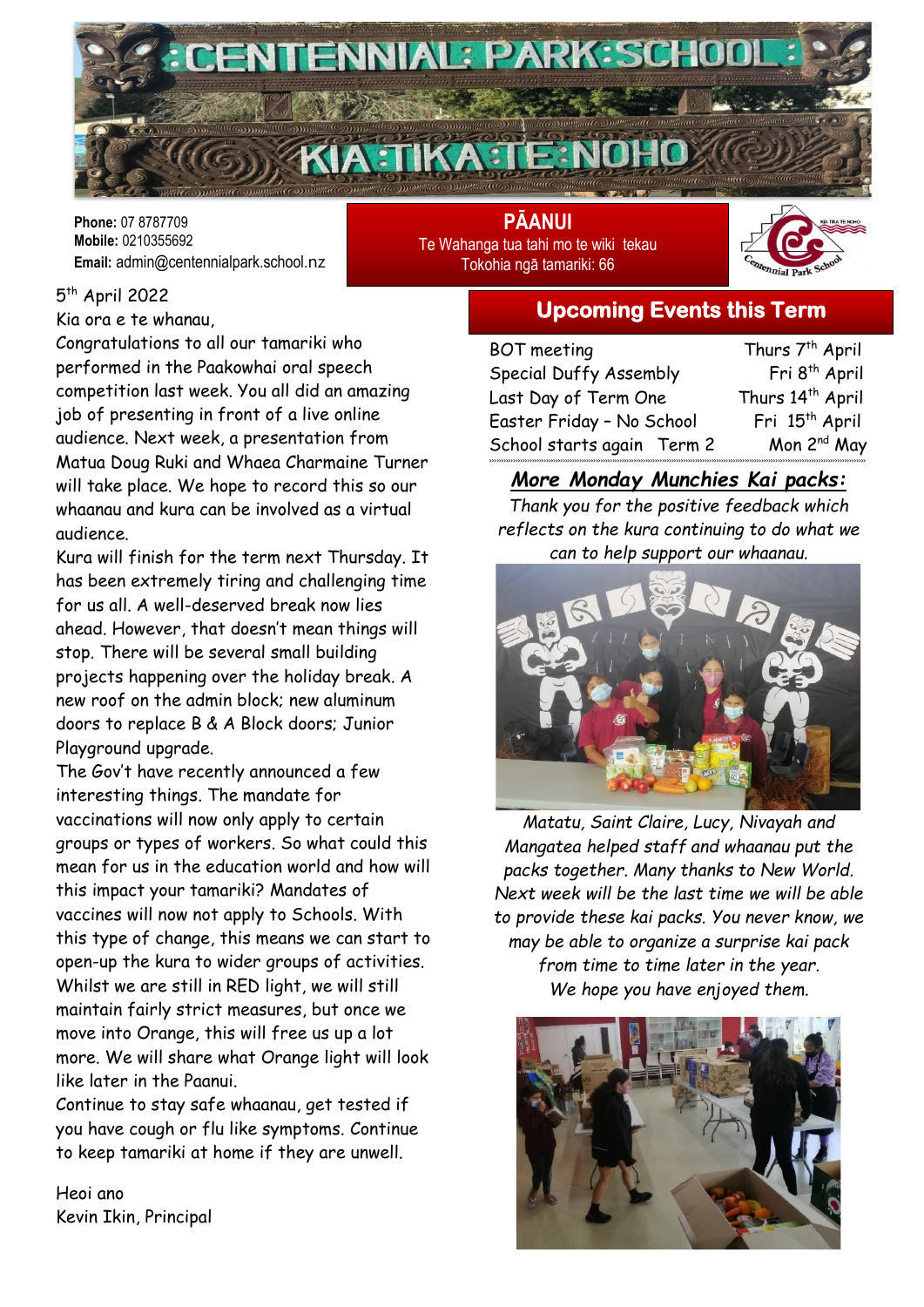# **Neurodiversity:**

Neurodiversity describes the idea that people experience and interact with the world around them in many different ways; there is no one "right" way of thinking, learning, and behaving, and differences are not viewed as deficits.

Neurodiversity covers a range of neuro diverse conditions. Your child may show one or more of these: • ADHD • Autistic Spectrum Disorder • Dyspraxia • Dyslexia • Attention Deficit Hyperactivity Disorder (ADHD) • **Dyscalculia** • Dysgraphia • Meares-Irlen Syndrome • Tourette Syndrome • Obsessive Compulsive Disorder (OCD) • Synesthesia • FASD or Foetal Alcohol Spectrum Disorder

**[https://exceptionalindividuals.com/neurodiver](https://exceptionalindividuals.com/neurodiversity/) [sity/](https://exceptionalindividuals.com/neurodiversity/)**

#### **Neurodiversity:**

*Dyscalculia* is **a term referring to a wide range of difficulties with maths, including weaknesses in understanding the meaning of numbers, and difficulty applying mathematical principles to solve problems**. Dyscalculia is rarely identified early.

#### *Common signs of dyscalculia include trouble:*

- Grasping the meaning of quantities or concepts like biggest vs. ...
- Understanding that the numeral 5 is the same as the word five, and that these both mean five items.
- Remembering math facts in school, like times tables.
- Counting money or making change.
- Estimating time.

#### *Can it be treated?*

#### **There are no medications that treat**

**dyscalculia**, but there are lots of ways to help kids with this math issue succeed. Multisensory instruction can help kids with dyscalculia understand math concepts. Accommodations, like using manipulatives, and assistive technology can also help kids with dyscalculia.

# **Centennial Park School Values Ngā Uara**



**Wairua Hihiko -** (Innovation) their creativity, imagination and flair for innovation

**Panekiretanga -** (Excellence) in all they apply themselves to

**Mana Tangata -** Pride in their identity, resilience when faced with challenges and adversity, enduring respect and care for hapū and iwi, integrity of character and as an individual

**Maniapototanga** – versed in the whakapapa, waiata, karakia, histories of Maniapoto

# **Community Notices**

# *Special Duffy Assembly: This Friday April 8th We will be hosting outdoors a special Duffy Assembly in the multipurpose room*

*but keeping classes at a distance in the hall. All students will be wearing masks. A small reminder of what the program* 

*will be about: It is March 2020 in Aotearoa, which means lock-down. Duffy and Scruffy have gone off to their Auntie's farm because both their parents are essential workers and we are with them each step of the way as they tackle online learning, hand sanitiser, and life on the farm. Duffy finds it really tough to stay with reading through this time and we see him go on an adventure that reminds him why he loves reading and why it's so important for him to be the reading super hero that we all know he is. The show is designed to be a light-hearted reflection on a pretty trying time for Duffy kids, with reading and books at the forefront.*

*This production first toured in 2021 and is now coming to our kura in 2022.*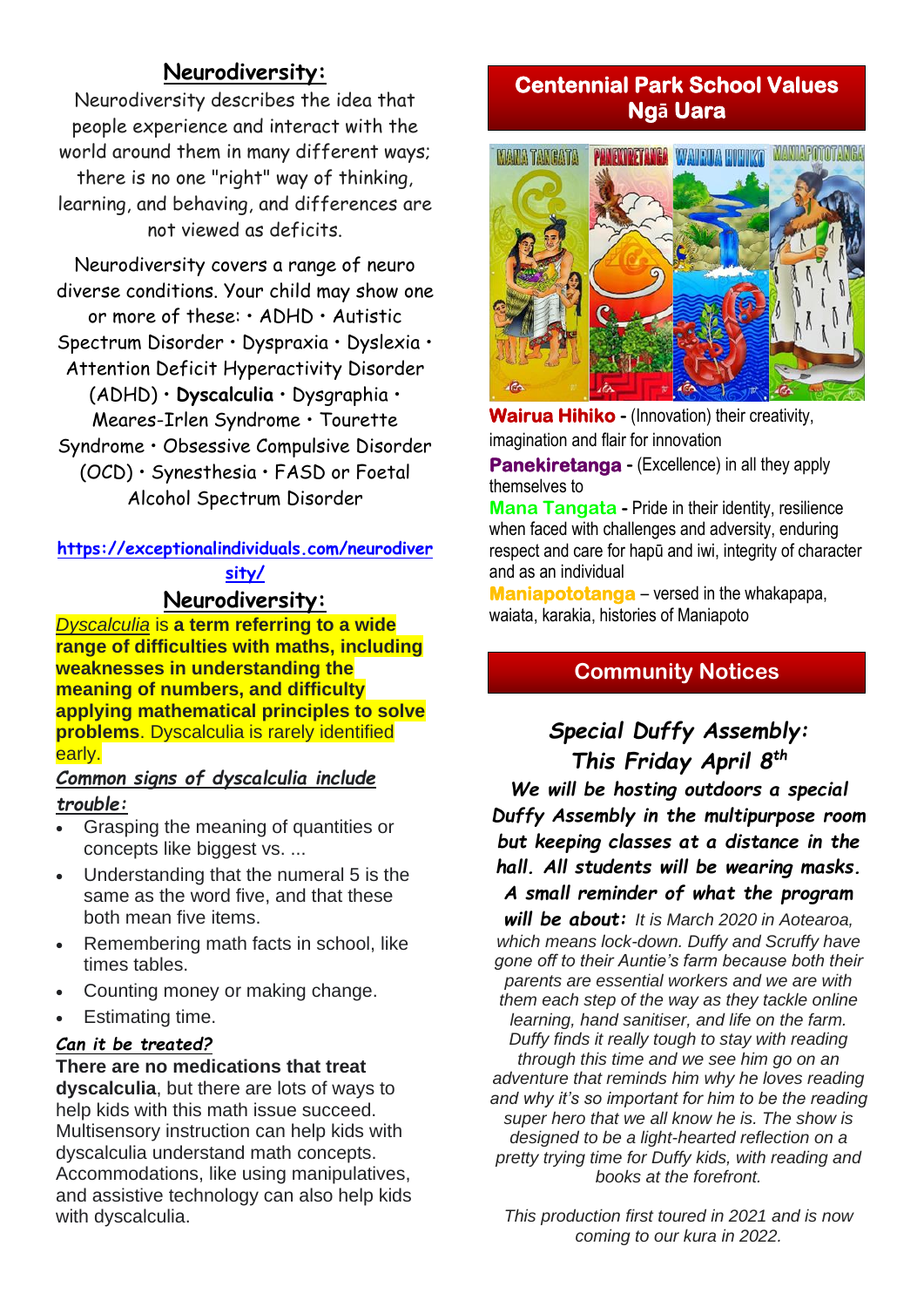# *Our Kura is currently in RED Traffic Light. When it changes to ORANGE, it will look different:*

#### *Orange*

- Activities with large numbers of students, if they are to go ahead, should take place in wellventilated areas or outdoors.
- There are no indoor capacity limits. You are strongly encouraged to use allocated seating for large events (such as those with more than 500 people) or apply a maximum capacity limit based on the maximum number of people who could occupy the space if each person was 1 metre apart.
- Students from other schools are permitted to be onsite and must follow all health measures.
- Workers at indoor events and gatherings are required to wear masks.
- The same rules/guidance will also apply if you are hiring out your facilities.

#### *Face masks at Orange*

- They **must be worn** by ākonga aged 12 and above on school and public transport. The mask must be attached to the head by loops around the ears or head and cover the nose and mouth properly. This can be a well-fitting reusable fabric mask (three layers are recommended) or a medical-grade disposable mask (the blue surgical mask).
- They are **encouraged but not required** when inside the school.



# Masks at school



Te Kāwanatanga o Aotearoa **New Zealand Government**